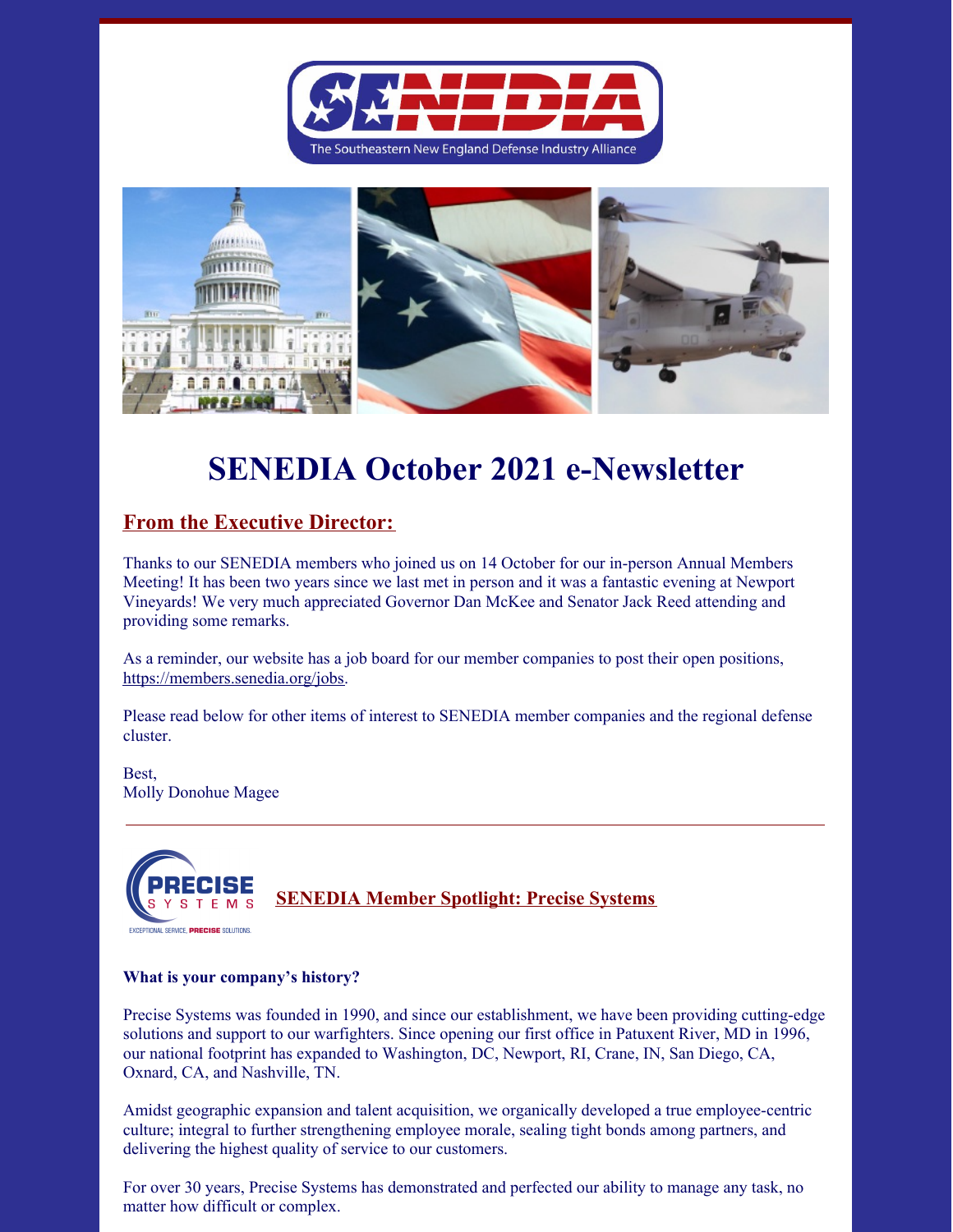Read more about Precise Systems: [here](https://www.senedia.org/senedia-member-spotlight-precise-systems/)

#### **What services and/or products does your company provide?**

Precise Systems is a Service-Disabled Veteran-Owned Business currently working for the U.S. Navy, U.S. Marine Corps, and U.S. Air Force. Our core competencies include Program Management, Advanced Engineering, International Program Support, Software Solutions, Integrated Logistics, Technical Services, Model-Based Systems Engineering, Training, Electronic Warfare, Information Technology, and Security. Additionally, we understand and provide expert consultation on network and weapons systems acquisition programs, maintenance/modernization programs, and sustainment programs. We invite you to further explore our services by visiting [www.GoPrecise.com](http://www.goprecise.com/).

## **Why do you consider membership in SENEDIA valuable?**

SENEDIA has proven to be a central component of our company's network expansion in Newport, RI. When our Precise footprint made its way to Southeastern New England in 2019, SENEDIA immediately offered their facilities for use. Aside from personal connection and support, SENEDIA provides valuable and up-to-date insight on Defense and Homeland Security industry issues and initiatives. We continue to leverage our SENEDIA membership with the exceptional networking resources offered.

## **If a company wants to do business with yours, whom should they contact?**

Feel free to contact Steve Russo, Vice President of Rhode Island Operations, at [SRusso@GoPrecise.com](mailto:SRusso@GoPrecise.com).

## **SENEDIA Virtual Tech Talk: MxD Defense Manufacturing Institute – An Important Resource for Businesses**

## **Tuesday – 26 October 2021 at 0900 Virtual Teams Meeting**

In partnership with the Department of Defense, MxD (Manufacturing x Digital) can provide businesses with the digital tools, cybersecurity, and workforce expertise they need. The most advantageous opportunities of the future will involve digitally powered technology. U.S. companies are faced with the urgent challenge to seize this opportunity and make wise technology investments.

## **This Tech Talk will give insight into how companies can utilize the resources of MxD ([www.mxdusa.com](http://www.mxdusa.com)) to bring their business to the next level.**

Register Here: https://forms.office.com/Pages/ResponsePage.aspx? [id=nZwkYIDP40SG8tM7Hx3yueSVHrOrd6JBtAVb6XMWxBZURUpKUzVNSVlIRkk3VEI0WDRQN](https://forms.office.com/Pages/ResponsePage.aspx?id=nZwkYIDP40SG8tM7Hx3yueSVHrOrd6JBtAVb6XMWxBZURUpKUzVNSVlIRkk3VEI0WDRQNUFRWVdMSS4u) UFRWVdMSS4u

## **Learn more about the Newport County Chamber of Commerce Pooled Employer Retirement Program**

The Chamber has established a Pooled Employer Retirement Program which will allow businesses to offer 401(k) plans to their employees.

The Chamber is having a HR Roundtable on Thursday, 21 October at Innovate Newport. Liz Hickox of Core Financial Partners will present on the newest, valuable chamber member benefit: a pooled employer retirement program. Business owners, HR managers, as well as nonprofit and association professionals are welcome to join to learn more about this plan and how it can help you save money and offer better benefits to your employees. More information and registration here: [https://www.newportchamber.com/events/details/virtual-office-hours-what-is-the-chamber](https://www.newportchamber.com/events/details/virtual-office-hours-what-is-the-chamber-retirement-plan-5943?calendarMonth=2021-10-01)retirement-plan-5943?calendarMonth=2021-10-01

## **The Exporter Toolkit: Facing Unfair Trade Practices**